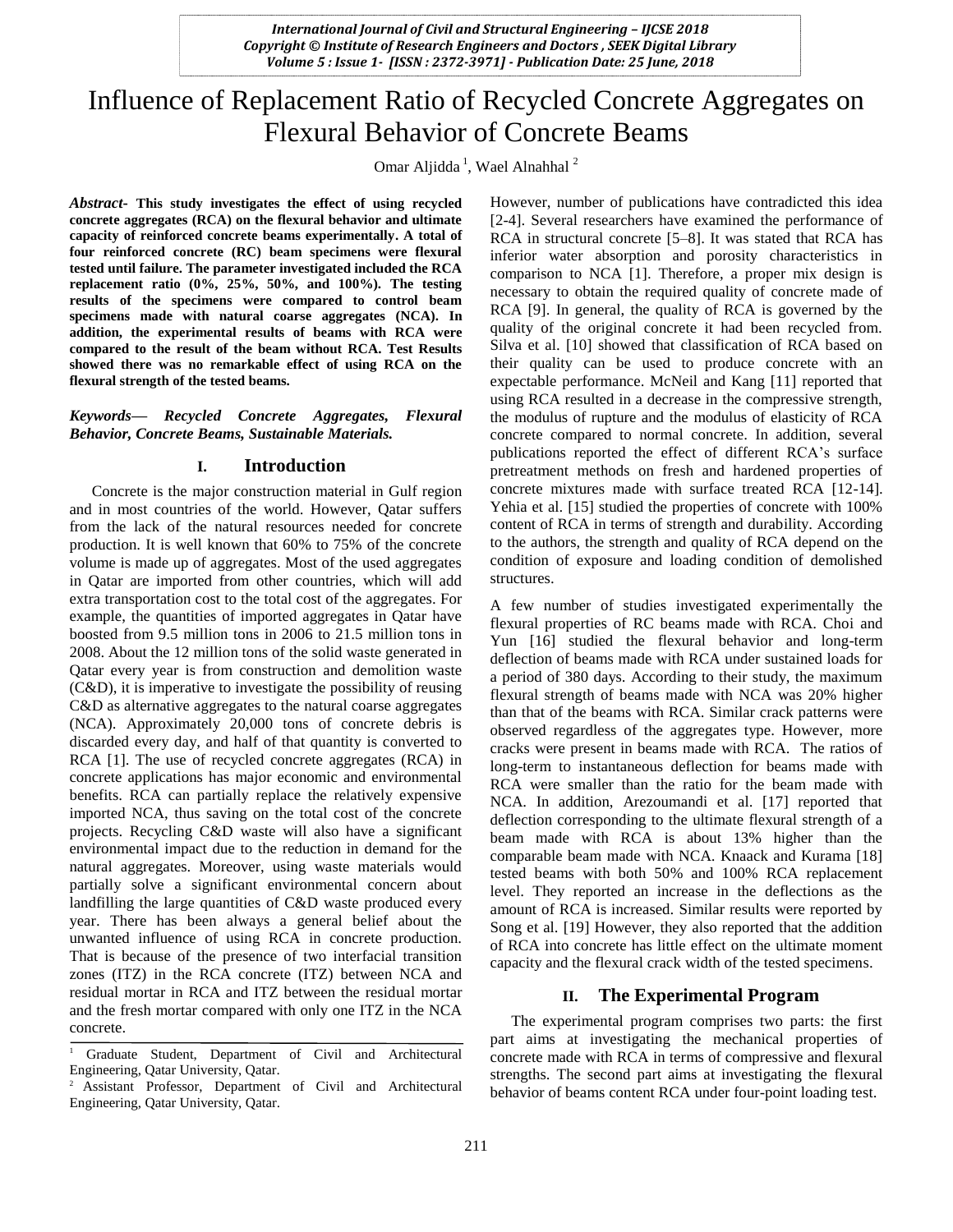# *A. Concrete Mixture Proportions*

Washed sand was used as fine aggregates in all concrete mixes. The cement was an Ordinary Portland Cement (OPC) was used in the mix. The two coarse aggregates in this research were NCA (Gabbro) and RCA with a maximum size of 20 mm. The water/cement ratio of the mix was 0.45. The target compressive strength of concrete was 35 MPa. four different replacement ratios of RCA namely 0%,25%,50% and 100% by volume were added. As the RCA is characterized by its higher water absorption due to the attached old mortar compared with NCA, the amount of free water in concrete mixture plays a significant rule in the development of the hardened properties for resulting concrete. For this reason, RCA and NCA were washed and immersed in water for 24 hours before mixing, and then the surface moisture was dried with a moistened cloth, as shown in Figure1.This is to ensure that both aggregates were in a saturated surface dry condition at the time of concrete mixing. Water absorbed by saturated aggregates was not included in calculating water to cement content. This is to ensure that the remaining amount of water is approximately the same and is enough to ensure the hydration of the cement particles in the concrete mix. The direct volume replacement (DVR) mix design method was adopted to calculate the concrete mixture proportions.



Figure 1: Moisturizing and Drying of Aggregates.

### *B. Flexural and Compression Strength Test*

The flexural and compression tests were conducted in accordance with ASTM C78-10 and ASTM C39-16. For the flexural tensile strength test, prisms with a size of  $100 \times 100 \times$ 500 mm were tested, and the average of three specimens for each mix was selected. For the compressive test, three cylinders from each mix with a dimension of  $150 \times 300$  mm were tested then the average compressive strength was selected. All specimens were cured for 28 days and tested thereafter.

#### *C. Large-Scale Beams Flexural Test*

To study the flexural behavior of beams content RCA, test was carried on large-scale beams with a size of  $150 \times 250 \times$ 2550mm that were loaded until failure under four-point loads as shown in Figure 2. steel bars were used for the reinforcement in the construction of beams, the bars of diameter 8 mm were used for all transverse steel reinforcement (stirrups) and used as compression

reinforcement (top steel) for all the beams, while the 16 mm bars were used for the main flexural steel reinforcement.



Figure 2: Large-Scale Beam Layout (Dimensions in mm)

# **III. Tests Results and Discussion**

## *A. Compressive Test Results*

Figure 3 illustrates the average compressive strength of three cylinders tested at 28 days with different replacement ratios of RCA (0%, 25%, 50%, and 100%). It can be observed that there is a minor effect on compressive strength by the replacement of RCA even up to a 100%, and the general observed trend is similar to the compressive strength of concrete with NCA. This is mainly due to use the direct volume replacement (DVR) concrete mix design method and using RCA in saturated surface dry condition seemed to impose the largest positive effect on the concrete compressive strength due to water presence in RCA. That is because the compressive strength of concrete made with RCA depends on mix proportions, the moisture of RCA, and the method of treatment of RCA.



Figure 3: Compressive Strength Test Results for Different RCA Replacement Ratios

# *B. Flexural Test Results*

Figure 4 presents the average flexural tensile strength of all concrete mixtures with different replacement ratios of RCA.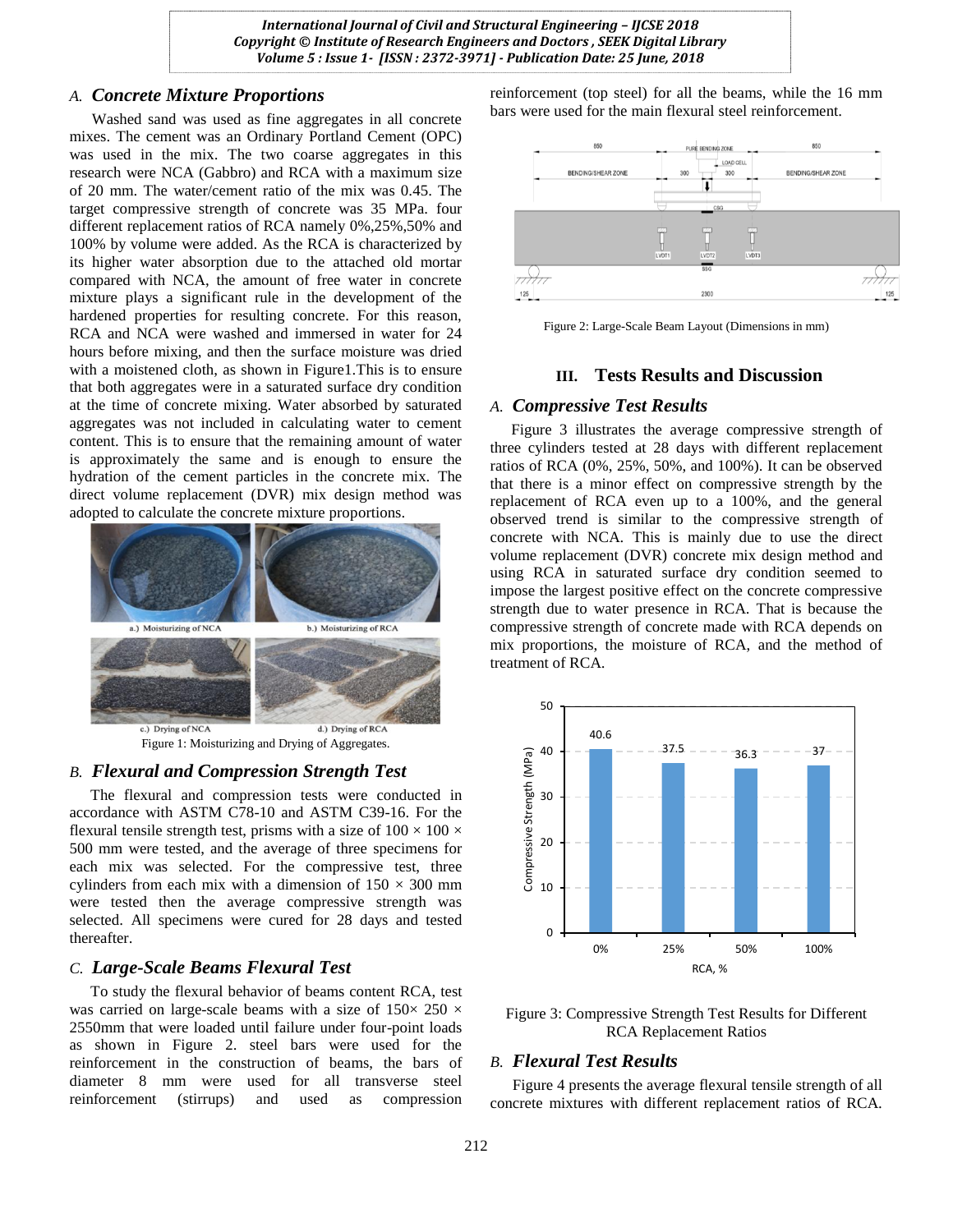The testing results showed that the addition of RCA at different replacement percentage ratios of 25%, 50%, and 100% has a slight effect on the flexural tensile strength of the concrete mixtures. It can be observed that there is no clear correlation between the two parameters. It can be observed that replacing NCA by RCA in concrete resulted in a slight increase of 2.89% and 1.35% the flexural strength when the replacement ratios of the RCA increased to 25% and 50% respectively compared to control prism and slight decrease of 1.83% when the replacement ratios of the RCA increased to 100% compared to control prism.



Figure 4: Flexural Tensile Strength Test Results for Different RCA Replacement Ratios

#### *C. Flexural Test Results for Large-Scale Beams*

All beams were loaded gradually and uniformly until reaching the failure load. The development of cracks in each RC beams was tracked and noted constantly. The cracking, yielding and ultimate loads and moments, maximum midspan deflection for each beam. As anticipated, the influence of using RCA on the flexural strength of the tested beams was relatively small. This finding is in a good agreement with the concrete compressive strength testing results presented in section A. As shown in Figure 5 (a), as the RCA replacement ratio increased, beams presented a slightly smaller ultimate flexural strength and deflection at failure. This is primarily due to the presence of the attached old mortar. The decrease in the maximum deflection at failure was 8.57%, 11.43%, and 14.29% when the replacement ratio of the RCA increased to 25%, 50%, and 100% respectively. In addition, the replacement of NCA with RCA resulted in a slight decrease in the ultimate flexural capacity of 8.82%, 6.95% and 5.18% for beams with 25%, 50%, and 100% RCA replacement ratios respectively, compared to the control beam made with NCA. Figure 5 (b) shows the load-concrete strain relationships for beams containing no BMF with different replacement ratios of RCA. It was observed that there is no correlation between the concrete strain and the replacement ratio of RCA, since increasing the replacement ratio of RCA did not influence the concrete compressive strain.



Figure 5: Comparison of Test Results for Beams with Different Replacement Ratios of RCA

# **IV. Conclusion**

In conclusion, this study has investigated the mechanical properties and flexural behavior of RC beams with different replacement ratios of RCA. The following conclusions can be drawn based on the findings of the experimental investigation:

- The addition of RCA into concrete has little-to-no effect on both compressive and flexural tensile strengths of the concrete mix. This is mainly due to the use of the absolute volume concrete mixing method with saturated surface dry RCA.
- The influence of using RCA in concrete mixtures on the flexural strength of the tested beams was relatively small even at full replacement.
- The addition of RCA into concrete has little effect on the flexural tensile strength of the concrete mix, This is because the negative effect related to the weakness of the old interfacial transition zone in RCA.